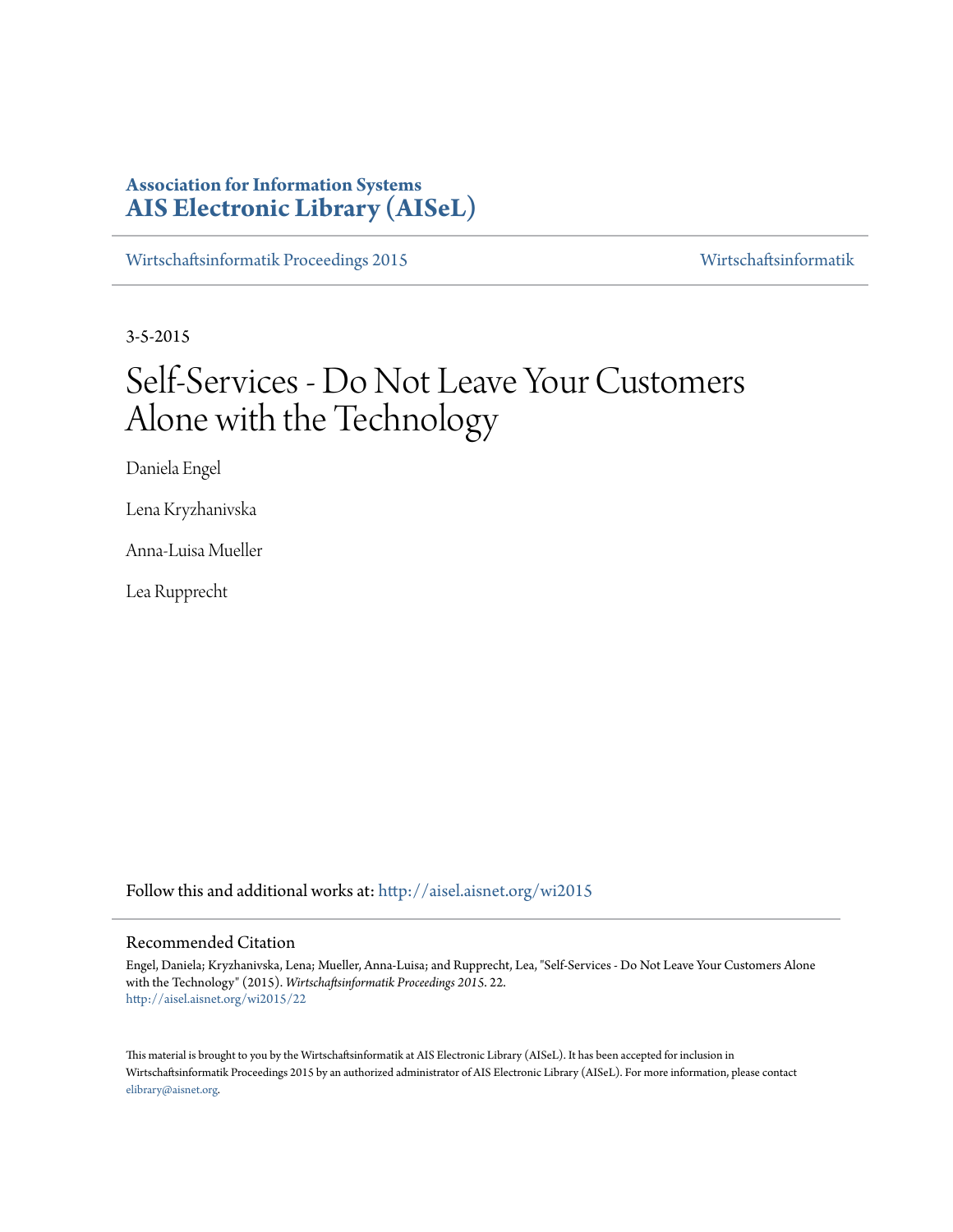# **Self-Services – Do Not Leave Your Customers Alone with the Technology**

Daniela Engel, Lena Kryzhanivska, Dr. Anna-Luisa Müller, Lea Rupprecht

FIM Research Center, University of Augsburg, Germany {daniela.engel, lena. kryzhanivska, anna-luisa.mueller, lea.rupprecht}@fim-rc.de

**Abstract.** New arising technologies change the modes of interaction between companies and their customers. So-called self-service technologies (SSTs) allow integrating customers as active participants into companies' business processes and thereby are expected to generate not only more efficient processes but also positive effects on customer satisfaction. As some customers do not consider their integration as an improvement and others are not able to use the SSTs, companies have to provide personal support offering direct response, assurance and social interaction. As for many companies the corresponding economic effects remain unclear, the aim of this paper is to develop a quantitative decision model that allows to decide on the integration of customers in business processes while considering of the necessary customer support on an economically well-grounded basis. To demonstrate the applicability of the model and its practical utility, we conduct a case study.

**Keywords:** customer integration, self-service technologies, customer support

# **1 Introduction**

Customers nowadays increasingly value technology-facilitated interactions and transactions and hence the use and importance of SSTs is constantly growing. According to Gartner [1], web self-services have grown from US \$600 million in 2011 to US \$1 billion in 2012 and annual transactions at retail self-checkout terminals are at US \$250 billion and continue to grow [2]. There are several current trends fostering the use of self-services, like the increase in personal costs, the emerging digitalization, and the new self-understanding of the customers. The increase in personal costs in the developed countries makes an efficient use of personal resources necessary and forces employees to concentrate on value-generating activities [3]. This leads to customers taking over various responsibilities which formerly resided in the scope of the company. The emerging digitalization enables not only new technologies but also new communication channels which allow customers to act independently and produce value largely for themselves, on their own and without direct assistance from a service provider [4]. This by large meets with the new self-understanding of the customers [\[5\]](#page-13-0). Considering the introduction of self-services, organizations face the challenge that not

<sup>12</sup>th International Conference on Wirtschaftsinformatik, March 4-6 2015, Osnabrück, Germany

Engel, D.; Kryzhanivska, L.; Mueller, A.; Rupprecht, L. (2015): Self-Services - Do Not Leave Your Customers Alone with the Technology, in: Thomas. O.; Teuteberg, F. (Hrsg.): Proceedings der 12. Internationalen Tagung Wirtschaftsinformatik (WI 2015), Osnabrück, S. 317-331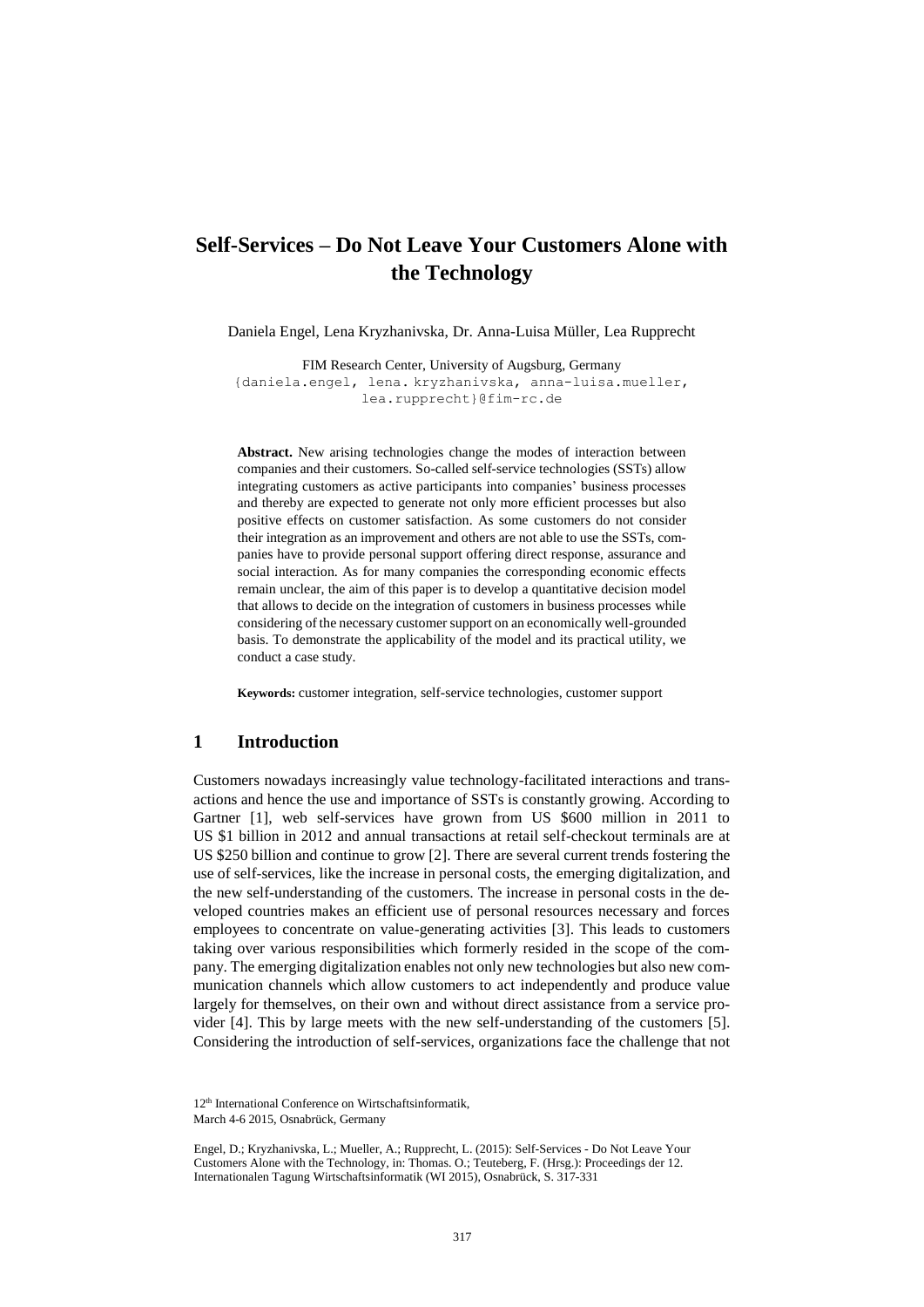all business processes are suitable for the usage of SSTs and that it is uncertain how customers react to self-services.

Hence, over recent years, researchers have studied the various effects of self-service on the internal organization and the customers, e. g. the direct contribution to competitive advantage [6] or reduced costs [7]. Based on this knowledge  $[8]$ <sup>1</sup> developed a quantitative economic decision model that determines where customer integration via SST should take place. Further approaches deal with the diverse methods of supporting the customers using self-services, e. g. web-based customer support systems [9] or support from front-line employees [10] were suggested. But no integrated view on economically well-founded decisions regarding the selection of those parts of a process which can and should be performed by the customers considering the corresponding support has been evolved. As customer support has become an important factor for companies' competitiveness [9] with direct economic effects on the profit, it need to be considered in an economic model deciding on customers' integration. On the one hand customer support generates additional costs for services which influence the cash outflows. On the other hand support has positive effects on the perceived service quality and thereby animates customers to use the SSTs [\[11\]](#page-14-0), [\[12\]](#page-14-1) which leads to higher customer-related cash inflows. Thus, the aim of this paper is to develop a quantitative decision model which extends the model of [\[8\]](#page-13-1) by the effects of customer support and so allows for economically well-founded decisions on the integration of customers in business processes considering the corresponding customer support.

The remainder of this paper is structured as follows. In the next section, we provide an overview of the research background related to SSTs and support. On this basis, we develop a quantitative economic decision model. Then, we demonstrate the practical application of the model using the example of a global travel solutions provider. After a critical discussion of the results, we conclude with a brief summary and provide an outlook on future research.

## **2 Theoretical Background**

l

## **2.1 Customers' Use of Self-Service Technologies**

Self-services are a constantly growing trend in Customer Relationship Management as they enable customers to transform from "passive audiences", who receive services and goods, to "active players", who take part in the business processes [13]. Hence, selfservices change customer-company interactions significantly [4]. As illustrated by a number of terms, which characterize the concept of self-service [14], [15], like "virtual customer integration" [16], "partial employee" [17] or "mass customization" [18], [19], customers play an important role when integrating them into the companies' business

 $1$  This paper is based on prior work (cf.  $[8, 49]$ ) which determine in which (sub-) processes customers should be integrated via SSTs. In this paper, we particularly focus on the role of customer support.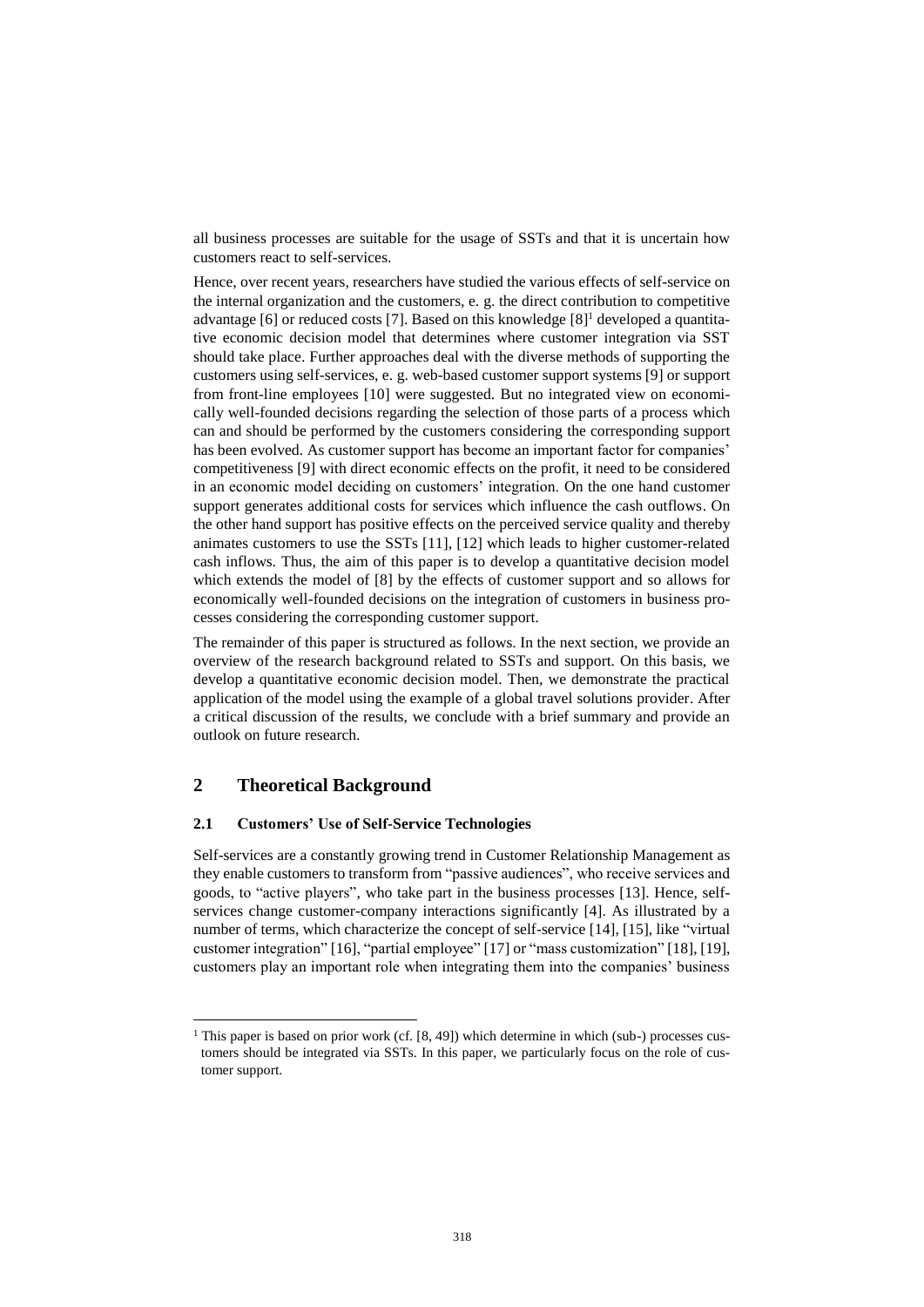processes. The development of new technologies fosters this trend as it enables customers to participate in the organization's work and hence, researchers have recognized the critical role of technology [4], [20]. These technological interfaces that allow customers to conduct a service independent of direct service employee involvement have been labelled self-service technologies [4]. These SSTs include for example e-commerce websites, Automated Teller Machines (ATMs), or kiosks [4]. Despite the growing presence of SSTs, it is still unfamiliar for many customers to engage as active participants in the organization's work [14], and thus customers may not be able or do not want to deal with SSTs. To determine how organizations can react adequately to the customers' needs and demands, it has to be examined if the customers are able and willing to use SSTs.

## **2.2 Customer Acceptance and the Role of Personal Support**

The aim of self-services and SSTs is to provide numerous positive effects for organizations and customers [21]. One of the main prerequisite for successful customer integration and participation is the customers' acceptance of SSTs. Therefore, a considerable part of the literature on self-services and SSTs examines determinants of customers' acceptance with e. g. the help of the technology acceptance model (TAM) [22-25]. According to TAM, the amount of technology acceptance is reflected in the strength of attitude or intention towards technology [25]. The key drivers of customers' acceptance of SSTs are perceived usefulness, perceived ease of use, reliability, and fun [26]. Moreover, there are various determinants influencing the key drivers perceived ease of use and perceived usefulness [27]: One of the most significant determinant is the personal contact between the customers and the employees as it supports those customers, who do not feel comfortable with technology, to embrace and use the new technologies [28]. Even with customers, who feel comfortable with technology, missing knowledge could diminish the use of SSTs, and hence organizations have to provide direct response, assurance, sense of control and social interaction [27]. Regarding customer support there are two different ways to assist the customers: technical support [9] and personal support [10]. *Technical support* includes e. g. web-based customer support systems, where customers have the option to access support directly through the Internet and which are open to an unlimited number of customers needing support [9]. *Personal support* in contrast to that can only be realized by personnel e. g. by front-line employees [10] who directly assist the customers in every activity or sub-process in which they engage as active participants. Hence, we focus on personal support.

## **2.3 Effects of Customer Support**

Various researchers have investigated the different positive and negative effects of offering personal customer support from an organizational perspective (e. g. [23], [29- 31]. While there are several positive effects such as the expected increase of customer satisfaction or the potential reduction of costs, there are also negative effects like the dependence on customers' demands and personality. These positives and negative effects are summed up in [Table 1.](#page-4-0)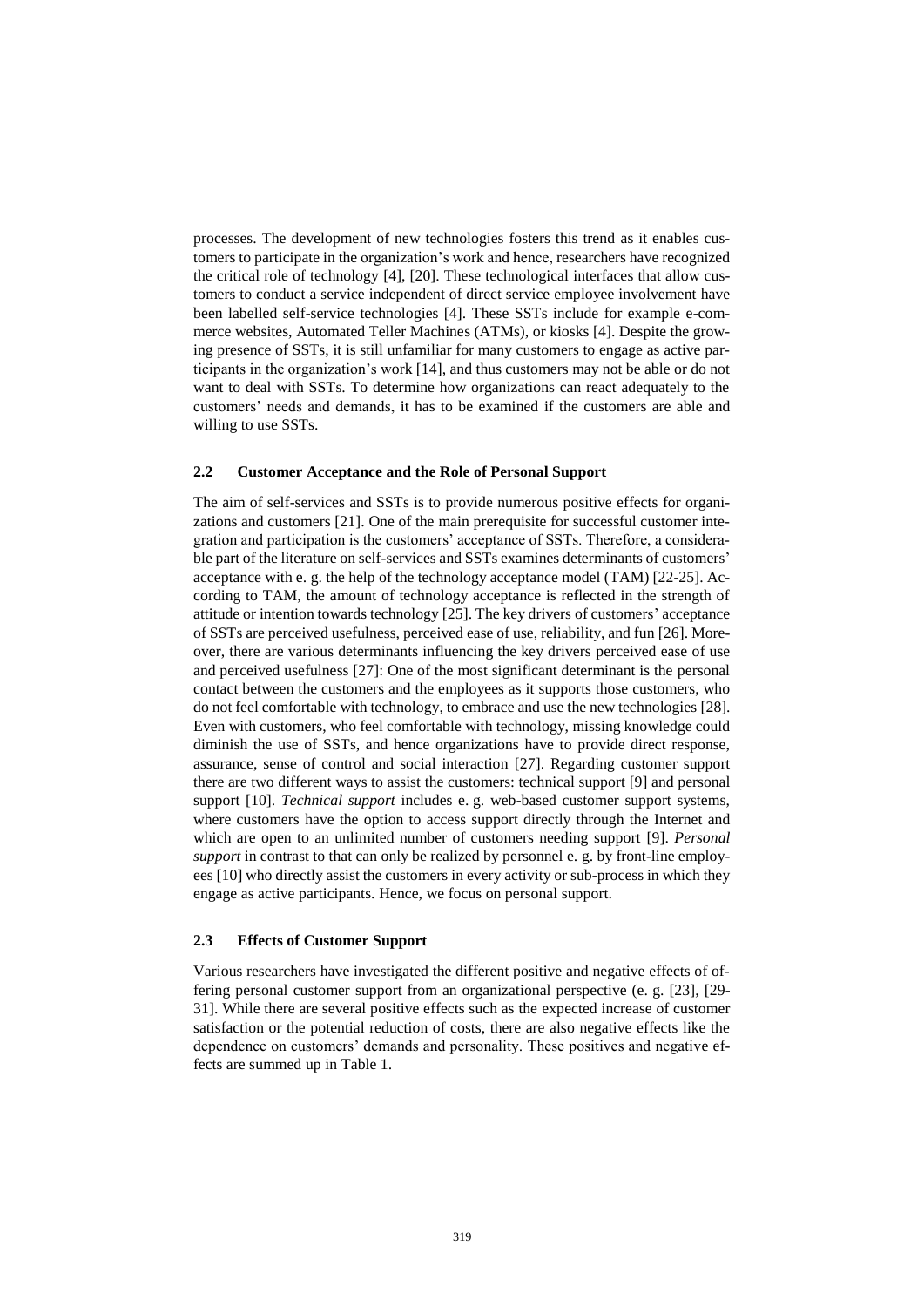While most of the presented studies deal with the positive and negative effects of offering customer support in a self-service environment from a qualitative point of view to the best of our knowledge, so far the existing quantitative economic models only treat the determination in which processes customers can and should be integrated but do not consider where and how much support should be offered. Hence, the following study extends the previous approaches to determine in which business processes customers should be integrated while considering the corresponding customer support.

<span id="page-4-0"></span>

| <i>Effect</i> | Description of effects                                                                    | Approach              |
|---------------|-------------------------------------------------------------------------------------------|-----------------------|
|               | • increase success rate of new products<br>- directly contribute to competitive advantage | Goffin / New $[6]$    |
|               | • reduce costs<br>• increase productivity                                                 | Alpar <sup>[7]</sup>  |
|               | • improve competitiveness<br>• increase market share                                      | Kaufmann / Lally [32] |
|               | • rise customer satisfaction and customer loyalty                                         | Meuter / Bitner [33]  |
|               | • increase speed of delivery<br>• rise precision<br>• higher customization                | Berry [29]            |
|               | • avoid adversity<br>• build long-term relationships                                      | Negash et al. [9]     |
|               | • satisfy customer expectations regarding the level of service Yen et al. [10]            |                       |
|               | • dependence on customers' demands and personality                                        | Enkel et al. [30]     |

Table 1. Positive and Negative Effects of Customer Support for Companies

# **3 Decision Model**

For the potential integration of customers into business processes via SST, companies need to determine in which (sub-) processes customers can and should be integrated while considering the corresponding support. To assess these questions, we look at the economic effects of establishing SST and offering supporting activities and hence develop a quantitative economic decision model based on [\[8\]](#page-13-1) that addresses the necessary investments and the related process and customer effects.

## **3.1 Definitions**

The economic decision model presented below is based on the following definitions:

D1: *Business process and sub-process* – A business process is defined as a collection of activities in a control flow that takes one or more kinds of input and creates an output that is of value to a customer [\[34\]](#page-15-0). A business process can be split into *n* sub-processes  $p_i$  ( $i = 1, ..., n$ ). These sub-processes are characterized as disjoint sub-sets of actions, which are connected in a control flow and form functional units. Sub-processes  $p_i$  can be performed either by the company ( $p_i = 0$ ) or by customers via SSTs  $(p_i = 1)$ .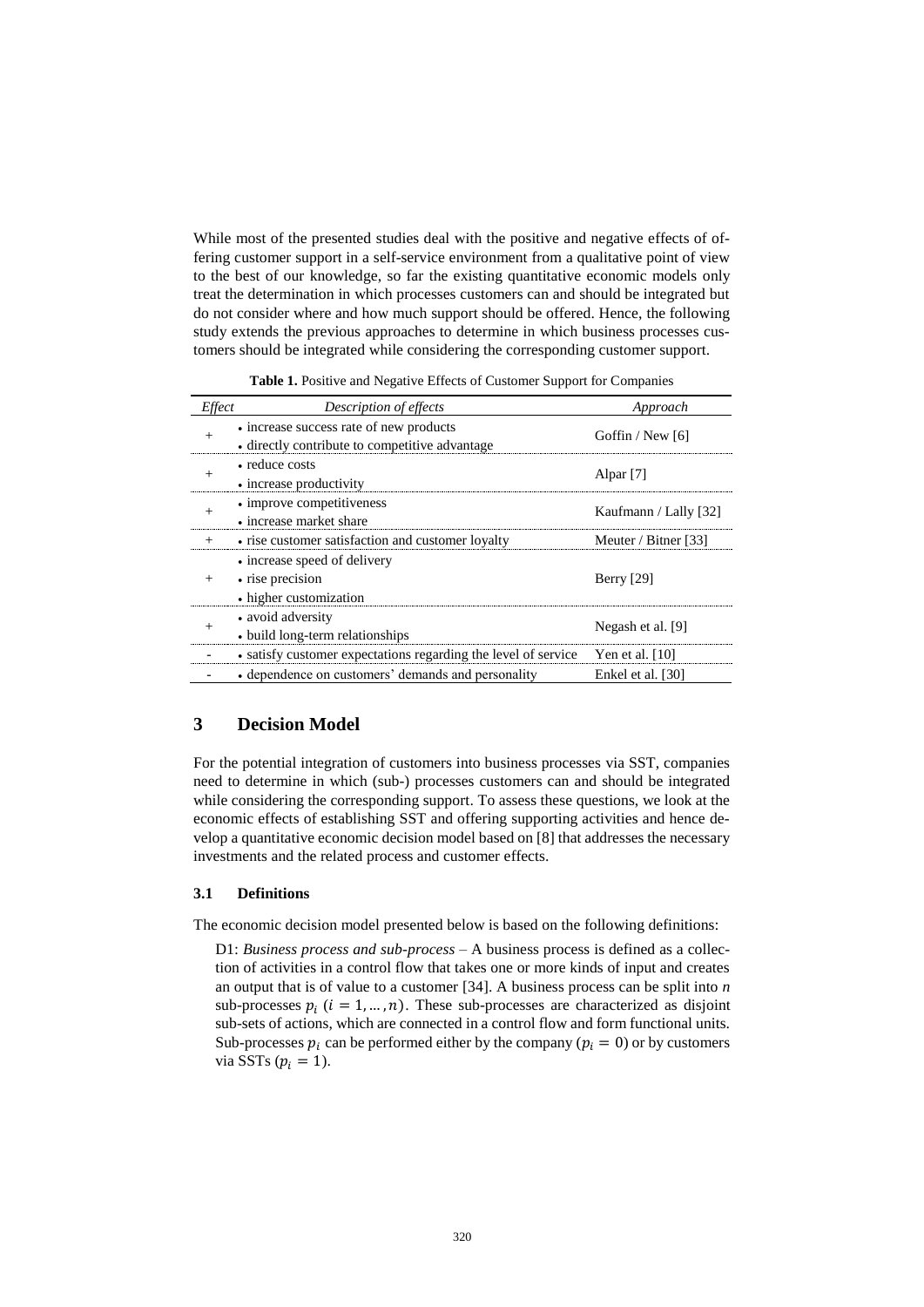If customers are integrated into business processes via SSTs, they take on a cohesive set of related tasks in the form of sub-processes [\[8\]](#page-13-1). For each sub-process two possible ways exist to be performed that imply different integration variants for executing the business process [\[8\]](#page-13-1).

D2: *Integration variant* – For each business process, there are  $2^n$  possible integration variants  $\vec{d}_j$  ( $j = 1, ..., 2^n$ ). These variants can be expressed as a vector  $\vec{d}_j$  =  $(p_1, ..., p_n) \in \{0, 1\}^n$  and are characterized by which sub-processes  $p_i$  are executed by the company itself or by customers via SSTs.

As finally customers decide on the success of a service, the success of customer integration via SSTs depends not only on the adequate design of the process but also on the customers' attitude toward SSTs. Therefore companies should comprise the preferences and behavior of their customers or rather of the target customer group in the decision process. According to their general attitude towards technologies customers can be separated into three groups: a group of technology-friendly customers (*digital natives*), who intuitively and quickly use or adopt new technologies, a group of elderly but open-minded adopters (*digital migrants*) and a group of elderly people with many *digital deniers* [\[35\]](#page-15-3). Depending on their affiliation to one of these groups, customers are more or less able and willing to perform a sub-process on their own and different extents of support have to be provided. Hence, for different target groups different integration variants can be optimal. To care for this fact we additionally extend the model of [\[8\]](#page-13-1) by considering the preferences of the target customer group.

D3: *Target customer group* – Since customers with a similar attitude towards SSTs also have similar requirements e. g. regarding design and ease of use of SSTs and therefore a similar demand for support, this attitude can be used as a segmentation variable.

In the following, we focus on one specific target customer group. To decide whether and, if so, in which sub-processes  $p_i$  customers should be integrated via SSTs while considering the corresponding support, the following subsection presents an economic decision model that returns the optimal integration variant  $\vec{d}_j$ ∗ for a specific target customer group.

## **3.2 Formulation of the Decision Model**

All changes in cash flows that can be attributed to customer integration via SSTs need to be considered in an economically well-founded decision. The change of the net present value  $\Delta NPV(\vec{d}_j)$  related to an integration variant  $\vec{d}_j$  serves as decision criterion and can be identified according to [\[8\]](#page-13-1) by the following three elements: The *present value of investment outflows for establishing customer integration via SSTs (investment effect)*  $I(\vec{d}_j)$ ; the *changes in cash flows for process operations (process effect)*  $\Delta PE(\vec{d}_j)$ , which represent the economic consequences of the changes in conditions of the process performance; and the *indirect economic effects on customer behavior (customer effect)*  $\Delta CE(\vec{d}_j)$ , which reflect the effects on the customer relationships caused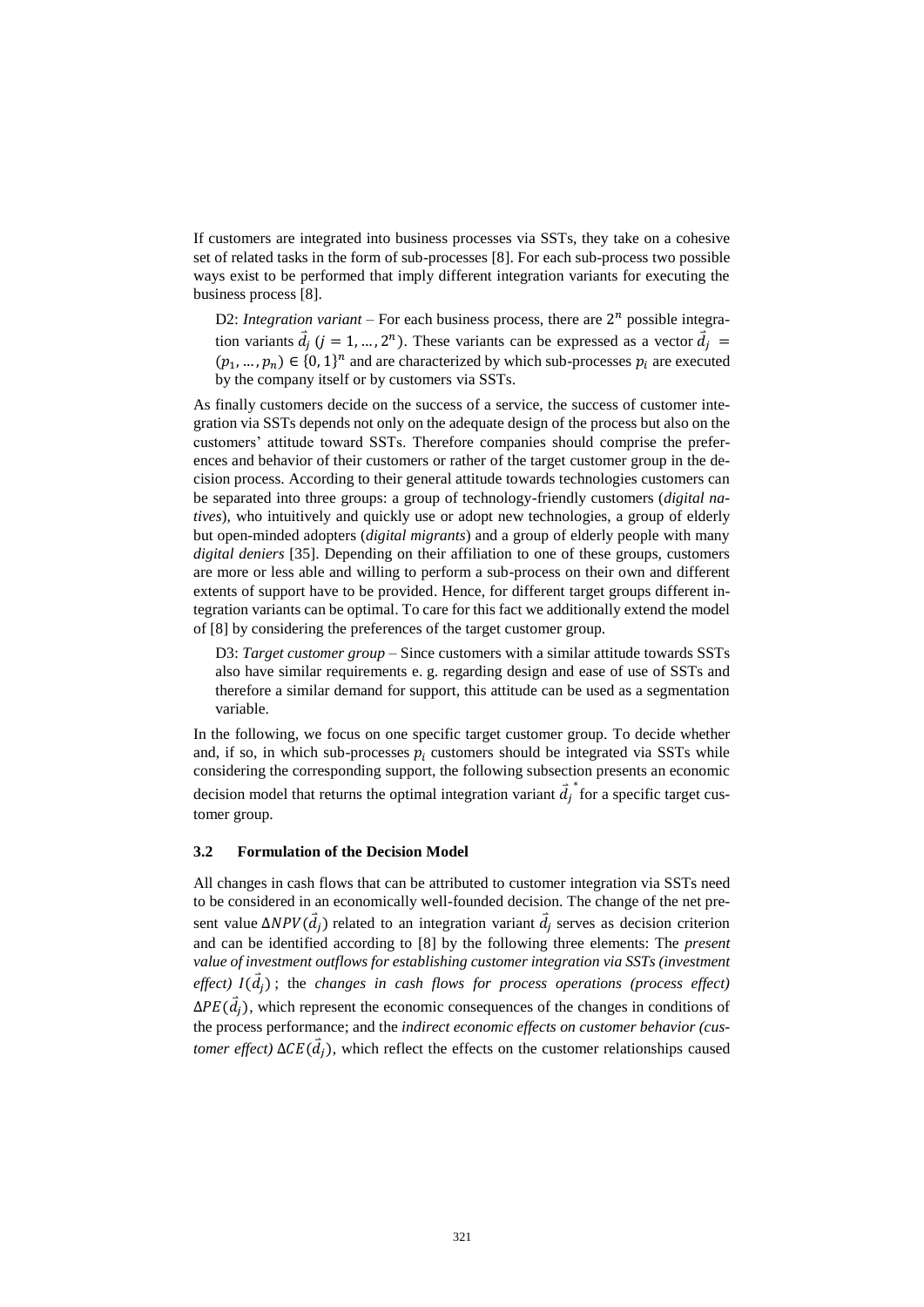by customer integration via SSTs [36]. By this type of differential investment analysis, the change of the net present value  $\Delta NPV(\vec{d}_j)$  can be denoted as follows:

$$
\Delta NPV(\vec{d}_j) = -I(\vec{d}_j) + \Delta PE(\vec{d}_j) + \Delta CE(\vec{d}_j)
$$
(1)

This calculation is based on the external circumstances (e.g. currently available technological configuration) at the time of the decision. As customers are not necessarily able to immediately – if ever – take over the new responsibilities that come along with the SSTs and to perform all tasks by themselves, companies need to support them. But supporting customers has direct economic effects on the cash outflows and the customer-related cash inflows and thereby affects all three components of the net present value (NPV). Thus we extend the elements identified by [\[8\]](#page-13-1) by considering customers' support when specifying the composition of the NPV.

**Investment effect:** Actions to set up SSTs are considered as investments. Generally, setting up SSTs requires investments for facilities as well as organizational and technical changes (e. g. infrastructure, hardware such as self-service terminals, or software functionalities). Concretely, the *present value of investment outflows for establishing customer integration via SSTs*  $I(\vec{d}_j)$  includes overarching outflows for an integration variant  $\vec{d}_j$ , such as investments for project and business process management  $V_j^{total} \in$  $R_+$  and particular investments  $\vec{V} = (V_1, V_2, ..., V_n)^T \in R_+^n$  for each sub-process  $p_i$ , that a customer can carry out, such as hardware or software. Furthermore, as customers need to get used to the new mode of interaction usually intensive initial support is required (e. g. initial explanation of the new tasks, providing training and advice). This go-live support causes additional one-time expenses for each sub-process  $p_i$ , which are represented by the vector  $\vec{g} = (g_1, ..., g_n)^T \in R_+^n$ . In sum,  $I(\vec{d}_j)$  can be described as follows:

$$
I(\vec{d}_j) = V_j^{total} + \vec{d}_j \cdot \vec{V} + \vec{d}_j \cdot \vec{g}
$$
 (2)

**Process effect:** Furthermore, independent of whether sub-processes are performed by the company or by customers, it is necessary to ensure that the process can be successfully completed. Depending on the integration variant, there are changes in cash flows for process operations, for e. g. materials, rent, personal payments, and maintenance for each sub-process  $\overline{\Delta B} = (\overline{\Delta B}_1, \overline{\Delta B}_2, ..., \overline{\Delta B}_n) \in R^n$ . Besides these payments, additional expenses for customer support occur for each sub-process where customer integration takes place. These expenses for customer support can be expressed by a company-specific cost rate  $\vec{c} = (c_1, c_2, ..., c_n) \in R_+^n$  representing the present value of the wage of staff in relevant service and support functions. For each sub-process  $p_i$ ,  $c_i$  corresponds to the costs if 100% support is required (*do-it-all-for-them*). How much support really needs to be provided depends on the customers' ability to use SSTs which in turn is determined by their knowledge regarding the specific sub-processes and their willingness to perform [\[38\]](#page-15-4). Since SSTs foster learning and knowledge creation [39], customers' knowledge about a specific sub-process develops over the time [40]. Furthermore, customers' knowledge is influenced by different factors such as the complexity, the frequency of the executions [41], [42], and the general awareness level of the sub-process. These influencing factors are represented in the following by a sub-process specific growth factor  $b_i \in (0,1)$ . Precisely, customers' knowledge  $k_{i,t}$  about a specific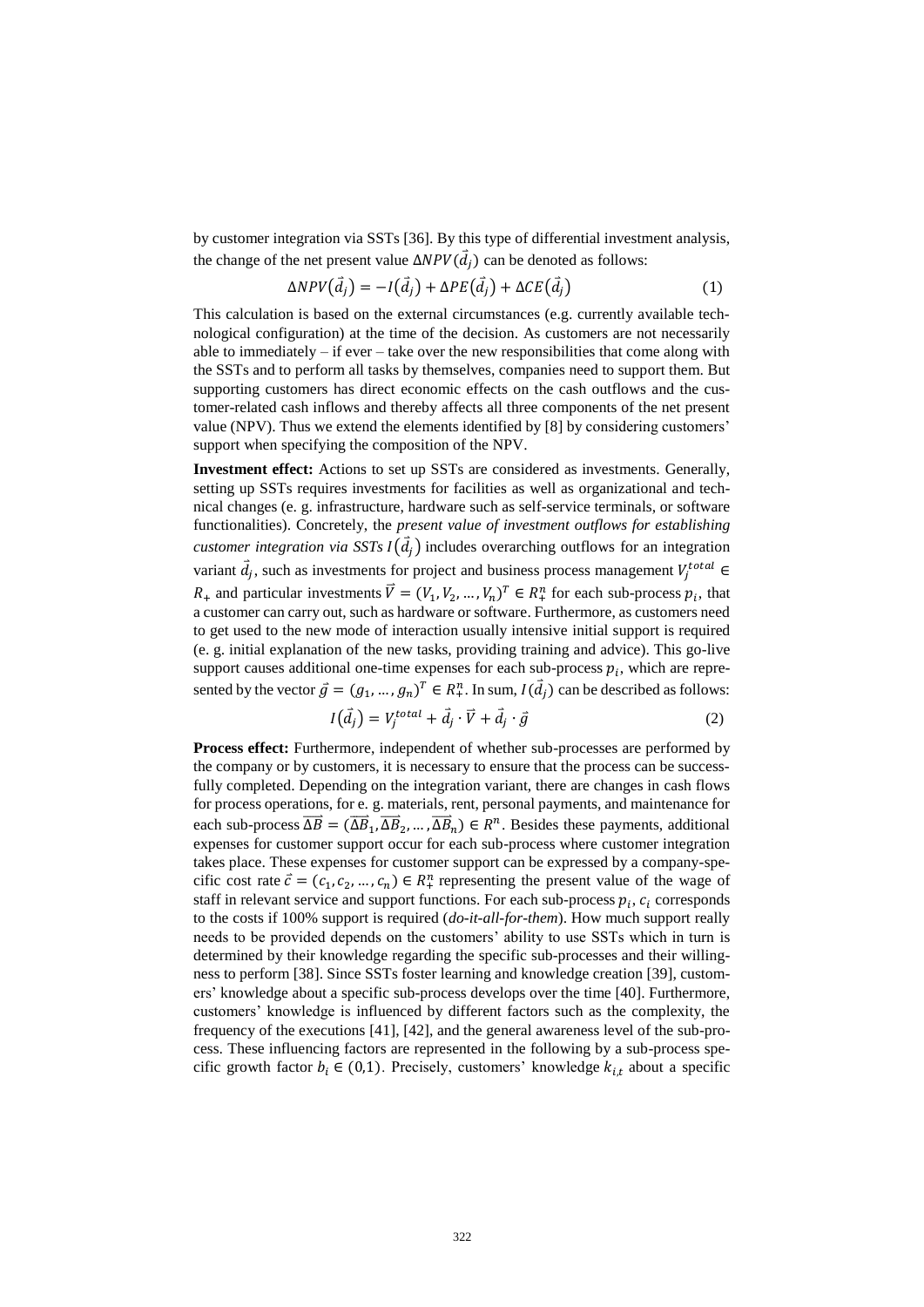sub-process  $p_i$  at the beginning of the period  $t \in (1, 2, ..., T)$  corresponds to their knowledge about  $p_i$  at the end of the previous period t. Within a period t,  $k_{i,t}$  develops according to the sub-process specific growth factor  $b_i$ . Thereby, the first units of knowledge can be acquired more quickly [40] as the basics about a specific sub-process are easier to learn than the further expert knowledge. We then assume a phase of declining growth until an upper bound  $k_i^{max}$  is converged. This sub-process specific upper bound  $k_i^{max}$  represents the maximum of knowledge about the sub-process  $p_i$  customers may have. Thereby, we exclude the special case that the customers already hold the maximum knowledge  $k_i^{max}$  about a sub-process before the first execution. Hence, customers' knowledge at a specific period can be described as follows:

$$
k_{i,t} = k_i^{max} - (k_i^{max} - k_{i,t-1}) \cdot e^{-b_i}
$$
 (3)

with  $k_{i,t}$ :

with  $k_{i,t} \in (k_{i,0}, k_i^{max}) \ \forall \ i = 1, ..., n$  $k_{i,0}$ : initial knowledge about sub-process  $p_i$  before the first execution with  $k_{i,0} \in (0, k_i^{max})$ 

The total sub-process specific customers' knowledge  $K_i$  is determined as the average of these periodic values: T

**:** customers' knowledge about sub-process  $p_i$  in period t

$$
K_i = \left(\sum_{t=0}^T k_{i,t}\right) \cdot \frac{1}{T} \tag{4}
$$

As mentioned above, the customers' willingness is a further important influencing factor of customer support. Different stimulations – represented by support – can be used to motivate customers to execute more active work than before [39]. If customers do not want to perform, they will need more support (*do-it-all-for-them*) than if they like to do it but require help e. g. because of a lack of knowledge (*support-on-demand*). This customers' willingness to use SSTs is affected by their attitude towards SSTs which in turn can be expressed by their technology affinity  $a \in [0, 1]$  [25]. Depending on the regarded target customer group,  $\alpha$  can range from skepticism ( $\alpha = 0$ ) to excitement  $(a = 1)$  [43]. Customers who like to use SSTs, so-called "digital natives"  $(a = 1)$ , just need support depending on their knowledge about the process. Customers with a low technology affinity, the "digital migrants" and "digital deniers"  $(a < 1)$ , in contrast need more support as required on the basis of their knowledge to execute the process successfully. Thus, depending on the integration variant  $\vec{d}_j$ , the level of customer support  $\vec{s}_i$  can be determined by the following formula:

$$
\overrightarrow{s_j} = diag(\overrightarrow{d_j}) \cdot (\overrightarrow{1_n} - \overrightarrow{K} \cdot a)
$$
 (5)

with  $\vec{K} = (K_1, K_2, ..., K_n)^T \in R_+^n$ ,

 $\overrightarrow{1_n} = (1,1,\dots,1)^T \in \{1\}^n$  as the unit vector,

diag(
$$
\vec{d}_j
$$
) = I<sub>n</sub> ·  $\vec{d}_j$  =  $\begin{pmatrix} p_1 & 0 & 0 \\ 0 & \ddots & 0 \\ 0 & 0 & p_n \end{pmatrix}$  with I<sub>n</sub> as the identity matrix,

since customers only need to be supported within those sub-processes  $p_i$ , where customer integration takes place  $(p_i = 1)$ .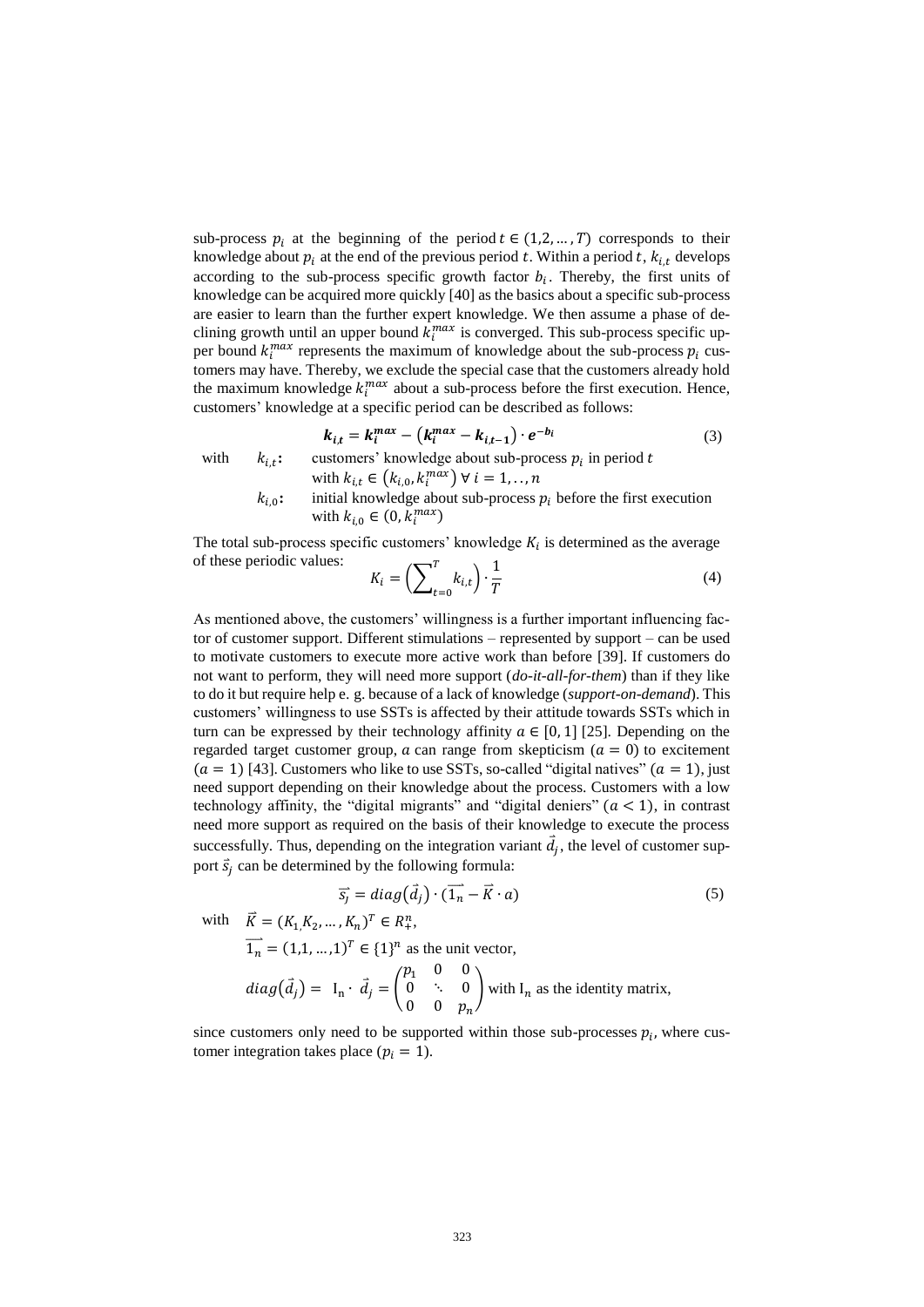Finally, customer support can be interpreted as the maximum of 100% support (*do-itall-for-them*) minus the percentage customers are able to perform on their own depending not only on their knowledge but also on their willingness  $(\overrightarrow{1_n} - \overrightarrow{K} * a)$ . As each unit of support provided to a customer causes additional personnel expenses, support should be considered by the economic decision model for the optimal level of customer integration. Summarized,  $\Delta PE(\vec{d}_j)$  can be denoted as follows:

$$
\Delta PE\left(\vec{d}_j\right) = \vec{d}_j \cdot \overrightarrow{\Delta B} - \vec{s}_j \cdot \vec{c} \tag{6}
$$

**Customer effect**: Customers perceive a subjective total process experience [28] that depends on which sub-processes are executed by the customers themselves and thus differs for each integration variant  $\vec{d}_j$ . More precisely, the conformity of SSTs to the key drivers of customer acceptance (such as perceived usefulness, perceived ease of use, reliability and fun [26]), influences the customers' experience regarding the whole process. Personal support is thereby a significant determinant influencing the perceived ease of use and perceived usefulness. It not only provides direct response, assurance, sense of control and social interaction for customers who do not feel comfortable with the SST [28] but also for customers who feel comfortable but are not able to use the SST alone because of missing knowledge and experience [27]. Creating superior experience for the customers is of importance, as it results in higher customer satisfaction which in turn may lead to an increase in customer-specific sales and recommendation rates [44] and hence generates higher expected customer cash flows. Contrary, if customers are dissatisfied or scared of to the SST and the provided support does not succeed in compensating the inconveniences on customers' side, negative customer experience could also decrease the expected cash flows. The resulting changes in customerrelated cash flows are reflected in the corresponding change in customer equity which is defined as the sum of the discounted cash flows of all customer relationships [45] and represents the amount these customer relationships contribute to corporate value. Hence, customer support affects  $\Delta CE(\vec{d}_j)$ .

Considering customer support in the economic decision model to determine the optimal integration variant  $\overline{d_j}^*$ , which indicates in which sub-processes  $p_i$  customers of a certain target group should be integrated via self-service from an economic point of view, can be expressed on the basis of the above defined assumptions and terms as follows:

$$
\Delta NPV(\vec{d}_j) = -(V_j^{total} + \vec{d}_j \cdot \vec{V} + \vec{d}_j \cdot \vec{g}) + \vec{d}_j \cdot \overline{\Delta B} - \vec{s}_j \cdot \vec{c} + \Delta CE(\vec{d}_j)
$$
(7)

with

$$
\overrightarrow{d_j}^* = \arg \max_j NPV(\overrightarrow{d_j})
$$
\n(8)

maximizing the net present value of the whole business process.

As described in D2 a maximum of  $2<sup>n</sup>$  integration variants  $\vec{d}_j$  are possible for each business process. For the determination of the optimal integration variant  $\vec{d}_j$ ∗ , it is possible to use combinatorial methods or a full enumeration of all realizable integration variants  $\vec{d}_j$ . To simplify this approach it can be helpful to eliminate integration variants which are not feasible, as some sub-processes should not be handed over to the customers.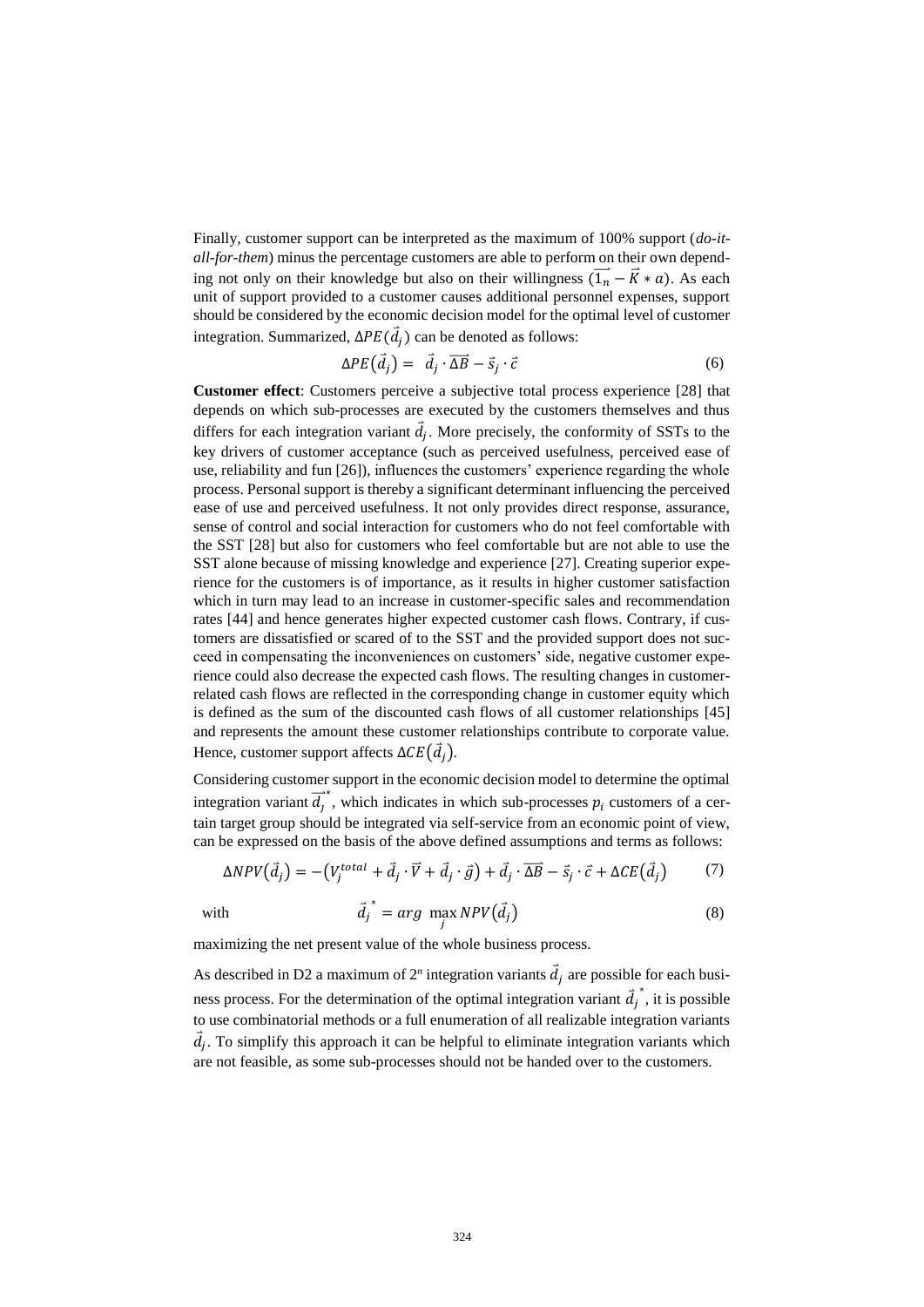# **4 Case Study**

### **4.1 Case Setting and Unit of Analysis**

To test our model practically we conducted a case study with the fictional setting of a global travel solutions provider for business customers. The company develops customized travel management solutions along the entire travel booking value chain – from flight and hotel procurement to processing bookings and innovative payment solutions. The core process of the company is the booking of business travels. Figure 1 illustrates the sub-processes of this booking process.



**Fig. 1.** Booking Process

To date, customers are not integrated in the booking process but generally they could take over the responsibility for certain sub-processes of the whole booking process. Thereby some sub-processes such as providing personal data are straight forward but others such as the correct accounting data require expertise (either by the customers themselves or by employees). Hence the success of SSTs and the economic value of the customers' integration cannot directly be predicted but needs to be analyzed in detail. Basically, customer integration via SSTs is possible in  $p_1$ ,  $p_2$ ,  $p_3$ ,  $p_4$ . The sub-process  $p_5$  is the core service delivery of the regarded company and requires internal information and authorizations (e.g. special price conditions). Because of its strategic relevance, the company decides not to integrate any customer in sub-process  $p_5$ . Therefore, there are  $2^4 = 16$  possible integration variants  $\vec{d}_j$  to be investigated.

Genuine values for the theoretically developed model parameters were acquired via a case study and experienced estimation. First, a case study with 34 test users has been conducted in order to determine input parameters such as initial knowledge about subprocess  $p_i$  before the first process execution  $k_{i,0}$ , sub-process specific upper bound of the maximum of knowledge about the sub-process  $p_i$  customers may have  $k_i^{max}$ , subprocess specific growth factor  $b_i$  and technology affinity  $a$ . Thereby, the participants had to complete surveys with questions about their person, their technology affinity, and their experience. Additionally, they executed the whole process on their own (with the option to ask for personal support at any time). On the basis of the estimations of subject matter experts, the company specific cash-flow components were determined. For confidentiality reasons, the data were slightly modified, but without compromising the basic results.

### **4.2 Determining the Model Parameters**

As presented in chapter 3, the core parameters of the model are the present value of the investment outflows for establishing customer integration via SSTs  $I(\vec{d}_j)$  (*investment effect*), the changes in cash flows in process operations  $\Delta PE(\vec{d}_j)$  (*process effect*) as well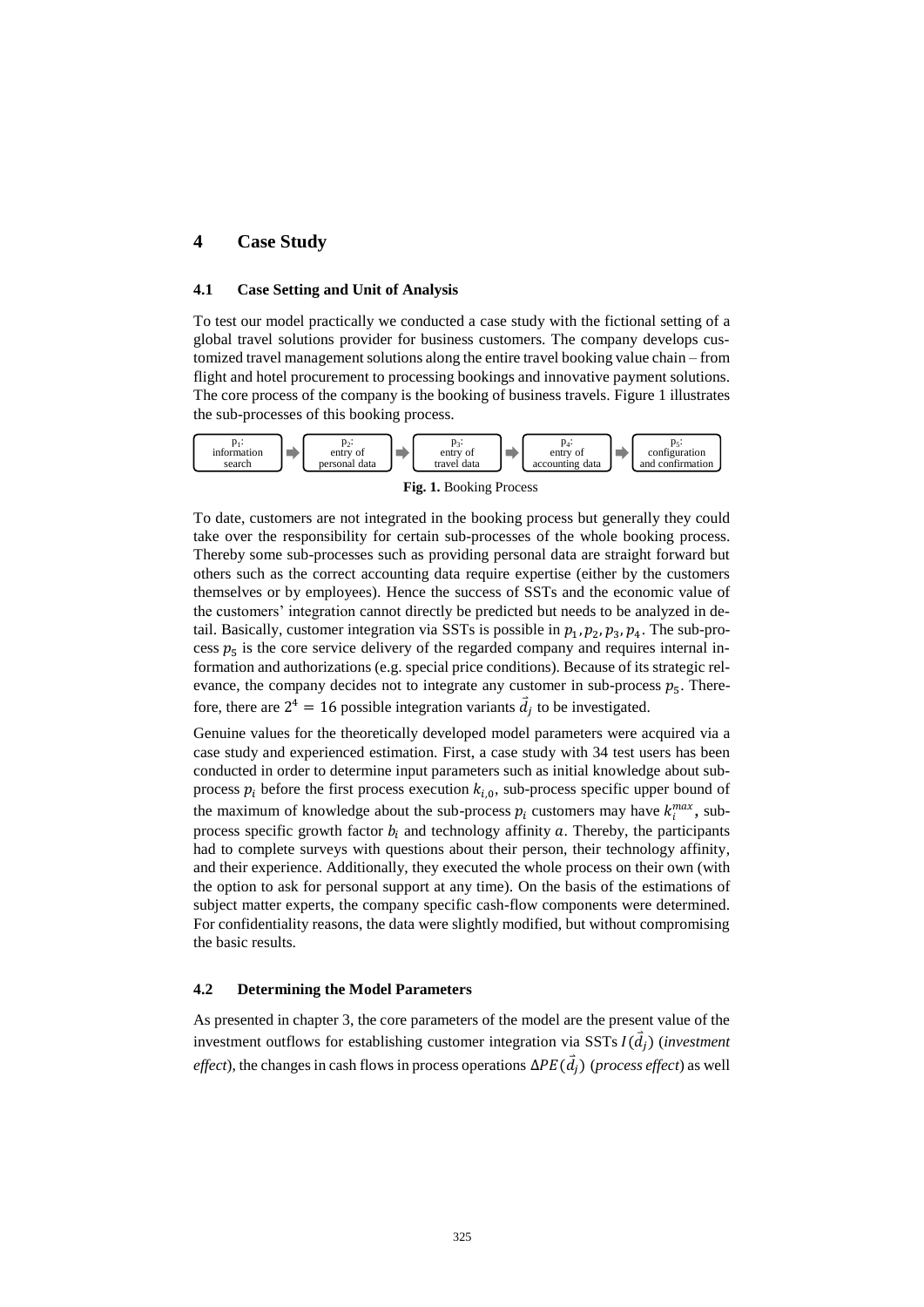as the indirect economic effects on customer behavior  $\Delta CE(\vec{d}_j)$  (*customer effect*). These parameters were operationalized and determined for each integration variant  $\vec{d}_j$ as described in the following. For the calculations, we assume an imputed interest rate of 2% p. a. and a calculation period of five years.

**Investment effect**: As the interviews revealed, integrating customers in the sub-processes  $p_1, \ldots, p_4$  requires no self-service terminals, but new software functionalities for the search steps and the various data entries. The experts' estimation provided the following data: Designing new software or extending existing tools results in immediately effective expenses of  $\epsilon$  300,000. Project management to establish customers' integration can be assumed (comparing to empirical values from previous projects) to be 200 in-house person-days (200  $* \in 500 = 6100,000$ ). Additionally, expenses for training of employees have to be considered when at least one sub-process is performed by the customers. Regularly, seven employees perform the regarded process but taking replacements (e.g. due to vacations) into account ten employees should possess the knowledge required and hence have to be trained. For the necessary training of three days, one training day was calculated with an average in-house per diem of  $\epsilon$  500. So, the estimated training costs amount to  $\epsilon$  15,000. Furthermore, initial intensive customer support (go-live support e. g. for initial explanation of what customers should do or where they can find information) causes one-time additional expenses for each subprocess. These are for the customer integration in e.g. sub-process  $p_3 \n\in 50,000$ .

**Process effect:** Regarding the process operations, self-services result on the one hand in savings due to the change of personnel payments and reduced printing costs. On the other hand, expenses for IT systems and customer support occur. In detail, according to the estimations, the savings in personnel costs result from a decrease in working hours per process execution and the present value of the hourly wage rates of the staff working in the corresponding sub-process. For the customer integration in e. g. subprocess  $p_3$  these potential savings are  $\epsilon$  1,277,165. The savings of printing costs (forms of two pages for  $p_2$ ,  $p_3$  and  $p_4$ ) are caused by the removal of the required forms as physical hard copies. Assuming 500,000 bookings of business travels a year and  $\epsilon$  0.03 printing costs per page, the potential savings for e. g. sub-process  $p_3$  are  $\epsilon$  30,000 p.a.  $(500,000 * 2 * \text{\textsterling} 0.03)$ . The additional costs for IT occur because the regarded company needs further computing capacity and storage volume which result in expenses of  $\epsilon$  24,000 p.a. Furthermore, expenses for customer support arise for each sub-process with customer integration. Customer support  $\vec{s}_j$  is calculated according to the terms (3)-(5). The necessary model parameters (sub-process specific initial knowledge  $k_{i,0}$ , growth factor  $b_i$ , upper bound for the customers' knowledge  $k_i^{max}$  and technology affinity  $a$ ) were derived from the customer surveys. From the captured data, the expenses for customer support for e.g. sub-process  $p_3$  amount to  $\epsilon$  203,848.

**Customer effect:** As achieving customer satisfaction is one of the central business policy goals, the operationalization of the customer effect of customer integration uses customer satisfaction as a metric. Personal contact between the customers and the employees is a significant determinant influencing the perceived ease of use and perceived usefulness and can hence increase customer satisfaction. In the context of the case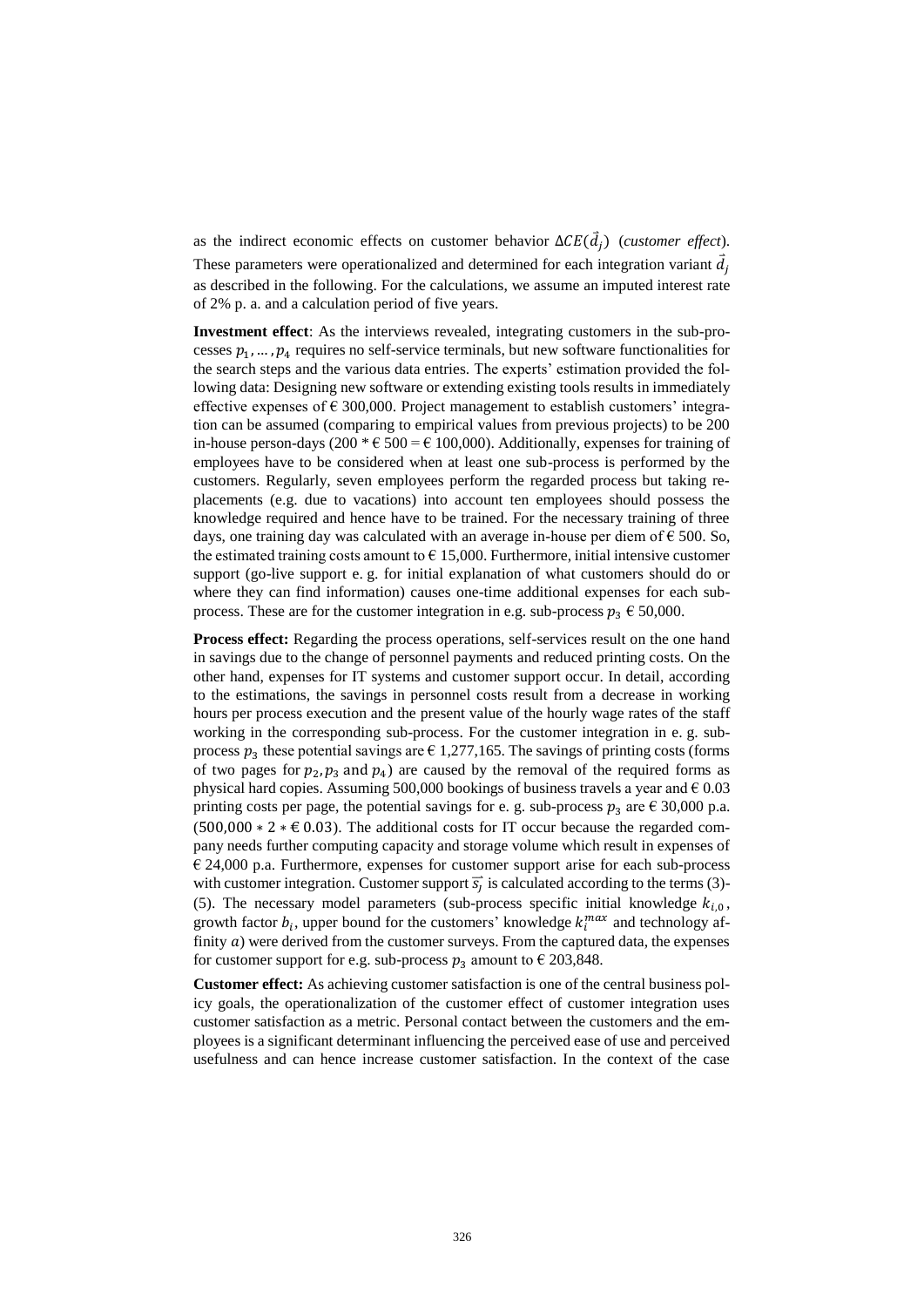study, this was captured via customer surveys using differentiation based on a five-step Likert scale ( $1 = \text{very satisfied}$ ;  $5 = \text{very dissatisfied}$ ). One result, for example, was that an integration in sub-processes  $p_1$ ,  $p_2$ ,  $p_3$  improved customer satisfaction from 3.2 (status quo) to 2.9. In order to achieve a corresponding change in customer satisfaction in another way, experiential values indicated that it would be necessary to make alternative marketing investments of approximately  $\epsilon$  180,000 p.a.

#### **4.3 Results and Discussion**

On the basis of the identified parameters, the optimal integration variant  $\vec{d}_j$ ∗ can be determined corresponding to terms (7) and (8). The optimal integration variant maximizes the NPV of all cash flow changes attributable to customer integration via SSTs in the analysis period. Table 2 shows the 16 possible integration variants for the booking process with their respective change to the net present value  $\Delta NPV(\vec{d}_j)$ .

| Integration variant $\overline{d}_i$<br>(customer integration in dark grey)                             | $-I(\vec{d}_i)$ | $\Delta PE(\vec{d}_i)$ | $\Delta CE(\vec{d}_i)$ | $\triangle NPV(\vec{d}_i)$ |
|---------------------------------------------------------------------------------------------------------|-----------------|------------------------|------------------------|----------------------------|
| $\overline{d_1}$<br>$p_1$<br>p <sub>2</sub><br>$p_3$<br>$p_4$<br>p <sub>5</sub>                         | $\mathbf{0}$    | $\mathbf{0}$           | $\mathbf{0}$           | $\overline{0}$             |
| $\overrightarrow{d_2}$<br>p <sub>2</sub><br>$p_4$<br>$p_1$<br>$p_3$<br>p <sub>5</sub>                   | $-165,000$      | 2,954,305              | 188,538                | 2,977,844                  |
| $\overrightarrow{d_3}$<br>$p_1$<br>p <sub>2</sub><br>$p_3$<br>$p_4$<br>$p_{5}$                          | $-465,000$      | 6,706,678              | 471,346                | 6,713,024                  |
| $\overrightarrow{d_4}$<br>$p_1$<br>p <sub>2</sub><br>$p_4$<br>$p_3$<br>p <sub>5</sub>                   | $-465,000$      | 5,087,316              | 282,808                | 4,905,124                  |
| $\overrightarrow{d_5}$<br>$\mathsf{p}_1$<br>p <sub>2</sub><br>$p_3$<br>p <sub>4</sub><br>p <sub>5</sub> | $-465,000$      | $-1,084,056$           | $-235,673$             | $-1,784,729$               |
| $\overrightarrow{d_6}$<br>$p_1$<br>p <sub>2</sub><br>$p_3$<br>$p_4$<br>$p_{5}$                          | $-475,000$      | 9,774,107              | 593,896                | 9,893,003                  |
| $\overrightarrow{d_7}$<br>$p_1$<br>p <sub>2</sub><br>$p_4$<br>p <sub>5</sub><br>$p_3$                   | $-475,000$      | 8,154,744              | 424,211                | 8,103,956                  |
| $\overline{d_8}$<br>p <sub>2</sub><br>$p_1$<br>$p_3$<br>$p_4$<br>p <sub>5</sub>                         | $-475,000$      | 1,983,372              | $-164.971$             | 1,343,401                  |
| $\overrightarrow{d_9}$<br>$p_1$<br>p <sub>2</sub><br>p <sub>3</sub><br>$p_4$<br>p <sub>5</sub>          | $-475,000$      | 11,907,118             | 678,738                | 12,110,856                 |
| $\overrightarrow{d_{10}}$<br>$p_1$<br>$p_4$<br>p <sub>2</sub><br>$p_3$<br>p <sub>5</sub>                | $-475,000$      | 5,735,746              | 117,836                | 5,378,582                  |
| $\overrightarrow{d_{11}}$<br>$p_1$<br>p <sub>2</sub><br>$p_3$<br>$p_4$<br>p <sub>5</sub>                | $-475,000$      | 4,116,383              | $-70,702$              | 3,570,682                  |
| $\overrightarrow{d_{12}}$<br>$p_1$<br>p <sub>2</sub><br>$p_4$<br>p <sub>5</sub><br>$p_3$                | $-485,000$      | 14,974,546             | 848,423                | 15,337,969                 |
| $\overline{d_{13}}$<br>p <sub>2</sub><br>p <sub>4</sub><br>$p_1$<br>$p_3$<br>p <sub>5</sub>             | $-485,000$      | 7,183,812              | 70,702                 | 6,769,514                  |
| $\overrightarrow{d_{14}}$<br>$p_1$<br>p <sub>2</sub><br>$p_3$<br>$p_4$<br>p <sub>5</sub>                | $-485,000$      | 8,803,174              | 240,386                | 8,558,560                  |
| $\overrightarrow{d_{15}}$<br>$p_1$<br>p <sub>2</sub><br>$p_3$<br>p <sub>4</sub><br>p <sub>5</sub>       | $-485,000$      | 10,936,185             | 325,229                | 10,776,413                 |
| $\overline{d_{16}}$<br>p <sub>5</sub><br>$p_1$<br>p <sub>2</sub><br>$p_3$<br>p <sub>4</sub>             | $-495,000$      | 14,003,613             | 494,913                | 14,003,526                 |

**Table 2.** Possible Integration Variants  $\vec{d}_j$  and Changes in Net Present Value ∆NPV  $\left(\vec{d}_j\right)$  (in €)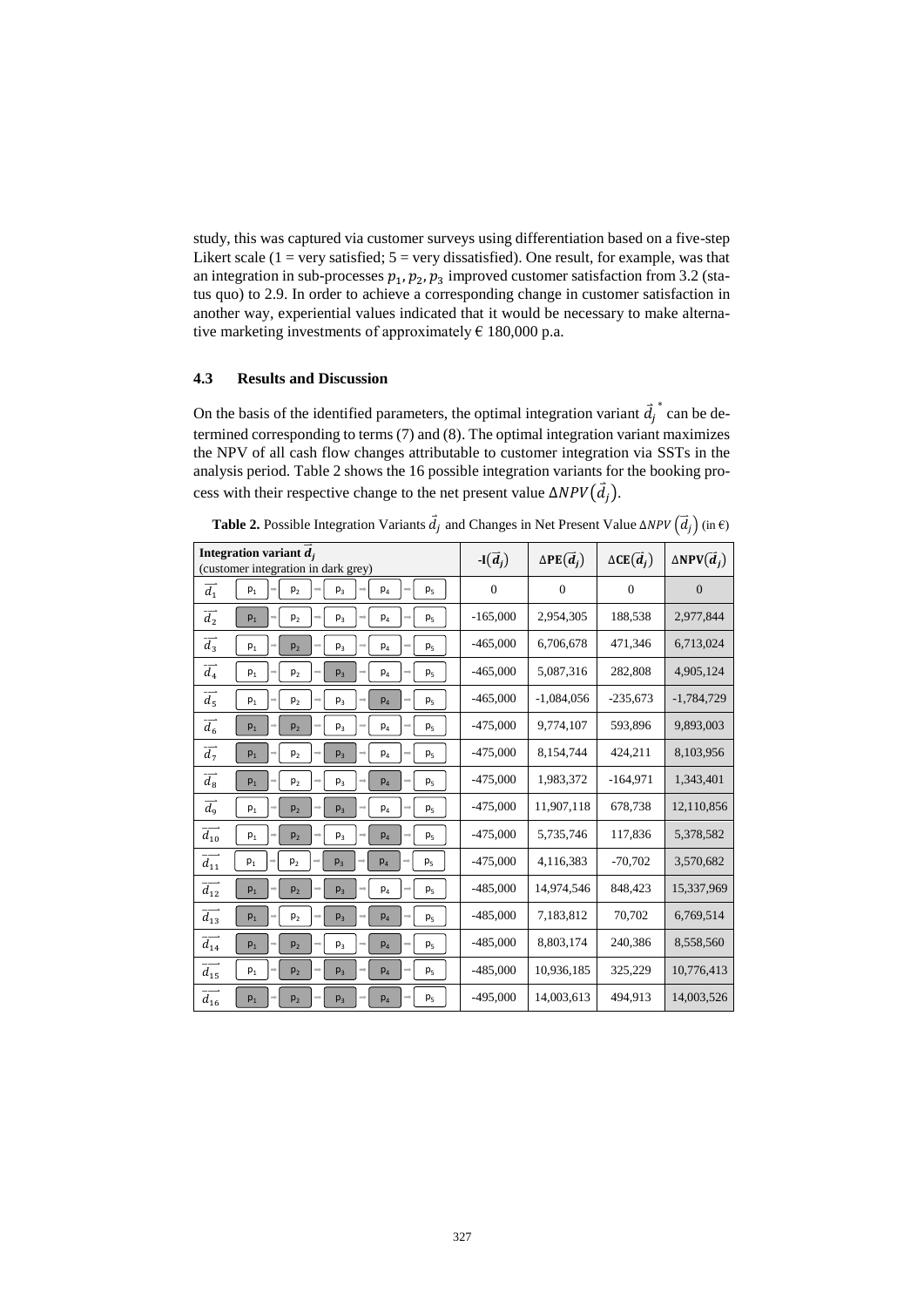It becomes clear that integration variant  $\vec{d}_{12}$ , which yields a NPV increase of approximately  $\epsilon$  15.34 million, is the optimal variant. Accordingly, the considered company should integrate its customers via SSTs in the sub-processes  $p_1$  (information search),  $p_2$  (entry of personal data) and  $p_3$  (entry of travel data). Only the fourth sub-process "entry of accounting data" should be performed by the accounting assistants as knowledge is required, which the customers usually do not have. Analyzing the sensitivity of the model with respect to the estimated parameters influencing the determination of the support, we find that estimation errors do not change the optimal solution.

In contrast to that, the model of [\[8\]](#page-13-1), which does not explicitly determine the corresponding customer support, would generate the following results: Integration variant  $\vec{d}_{16}$  is the optimal solution and yields a NPV of  $\epsilon$  19.18 million. Thereby, the present value of investment outflows  $I^{model\; of\;[8]}(\vec{d}_{16})$  $I^{model\; of\;[8]}(\vec{d}_{16})$  $I^{model\; of\;[8]}(\vec{d}_{16})$  amounts to 415,000 and is lower than  $I(\vec{d}_{12})$  as no go-live support is provided. The changes in cash flows for process operations  $\Delta PE^{model\;of\;[8]}(\vec{d}_{16})$  $\Delta PE^{model\;of\;[8]}(\vec{d}_{16})$  $\Delta PE^{model\;of\;[8]}(\vec{d}_{16})$  are 19,458,555 and so considerable higher then  $\Delta PE(\vec{d}_{12})$  as no additional expenses for customer support are regarded. Finally, the indirect economic effects on customer behavior  $\Delta CE^{model\;of\;[8]}(\vec{d}_{16})$  $\Delta CE^{model\;of\;[8]}(\vec{d}_{16})$  $\Delta CE^{model\;of\;[8]}(\vec{d}_{16})$  are 141,404 and thereby smaller then  $\Delta CE(\vec{d}_{12})$ . According to the integration variant  $\vec{d}_{16}$  the customers should additionally be integrated in the fourth sub-process. As mentioned above, performing this sub-process requires expertise and advanced knowledge on customers' side which can vary depending on the target customer group. If the customers do not possess this knowledge and do not get any support, they may avoid using the SST or be dissatisfied. Hence, the customers' ability and need for support also has to be considered in the decision model. Otherwise further expenses (e.g. costs for additional support or losings through customer churn), which were not taken into account by [8] and which affect the calculated NPV negatively, will arise. Thus, not considering the target customer group and their need for support leads to false estimations of the related cash flows and thereby to another optimal solution.

This case illustrates that the economic decision model can be successfully applied in practice and that the parameters can be operationalized and determined. Nevertheless, it should be noted that the application of the model and, above all, the determination of the parameters can involve very substantial efforts and hence cause significant expenses. There are also some aspects of the case study that warrant critical discussion. For example, the analysis of the surveys revealed that the regarded customers have a comparatively favorable attitude towards technologies. This could be explained by the age group of the respondents (mainly 25 to 40 years) but does certainly not represent society. Hence, companies first have to investigate their customers' attitude towards technology and then they have to decide how they can deal with less technology-affine customers and how to motive them to use self-services. All the same, the main scientific contribution is the proposed quantitative economic decision model. This model allows for economically well-founded decisions when deciding on the implementation of SSTs by focusing on both the process perspective and the customer perspective; thus addressing the central dimensions of the impact of SSTs.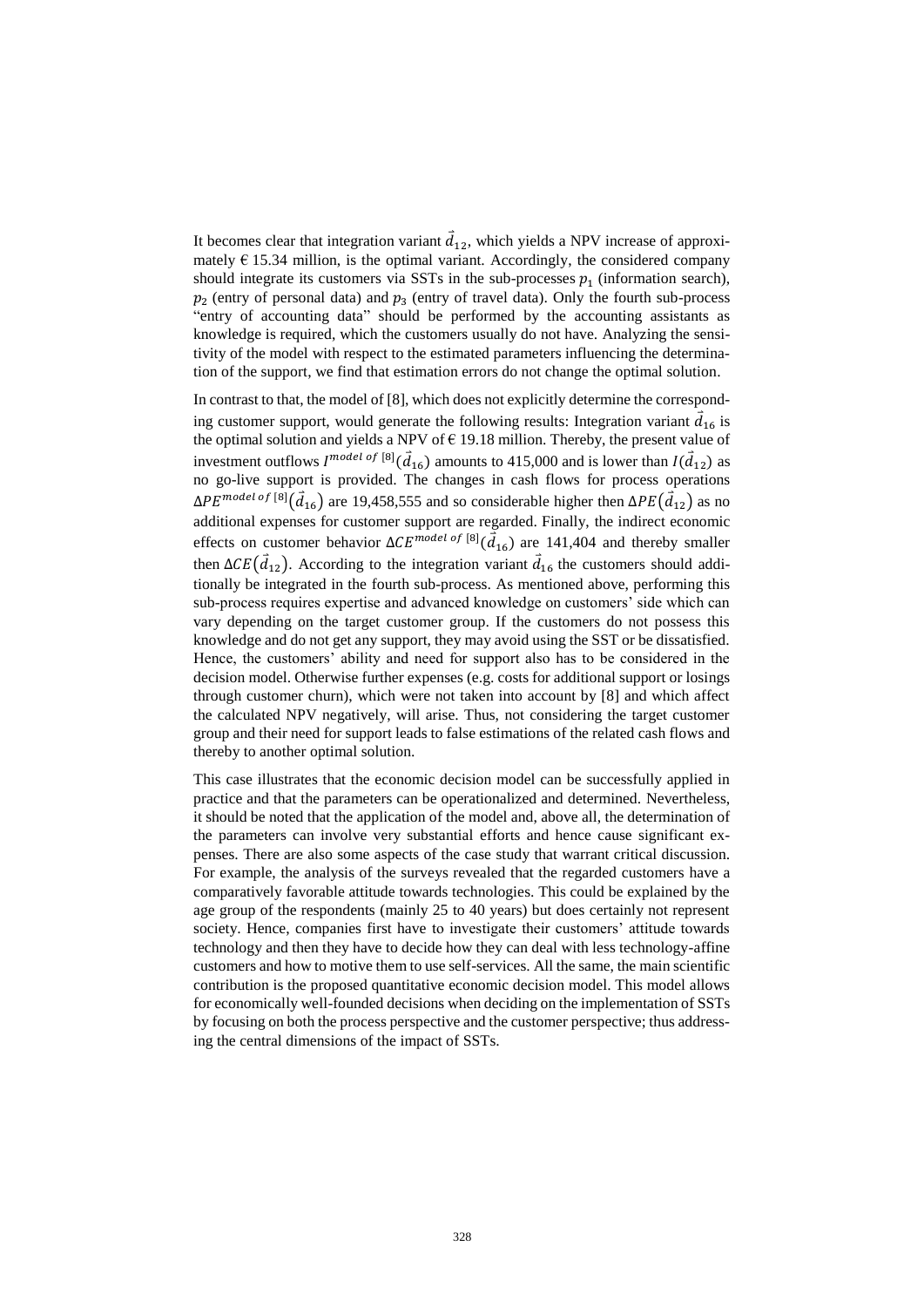## **5 Conclusion**

Current trends such as the emerging digitalization and the new self-understanding of the customers lead to an increasing use of self-services and enable customers to take part in the service delivery independent of direct involvement of an organization's employee [4]. The challenge for companies to introduce SSTssuccessfully is to understand the effects of SSTs on customers. If customers do not feel comfortable with SSTs or have too little knowledge about how to use it, companies can facilitate the use of SSTs by offering customer support. For many companies the economic effects of SSTs and offering support are still unclear, and so decisions made without the necessary economic grounding. Therefore, this paper has presented a quantitative economic decision model that enables to evaluate the economic effects of self-services, while considering customer support. The model shows in which sub-processes customers should be integrated including additionally the expenses for the necessary customer support of each sub-process. In addition to that, we presented a possibility to calculate the customer support. Hence, our research complements prior research in the field of SSTs that considered only singular effects such as productivity and efficiency [46] or customer satisfaction [47], [48] as the predominant factors when deciding on customer self-service. The applicability of the model and its practical benefit have been illustrated by the example of a global travel solutions provider. Although this model pictures reality in a constrained way, it provides a basis for organizations to plan and improve their introduction and management of SSTs. Thereby, it is not only of high relevance to business practice, but also provides a theoretical approach to improve the quality of self-services for organizations and customers. We hope that our paper will stimulate further research on that fascinating topic and will serve as a proper starting point for future works.

## **References**

- 1. Gartner: Determine the True Costs of Web Self-Service. (Accessed 2012) Available at: [https://www.gartner.com/doc/2073816/determine-true-costs-web-selfservice \(Accessed:](https://www.gartner.com/doc/2073816/determine-true-costs-web-selfservice%20(Accessed:%2020.02.2014))  [20.02.2014\)](https://www.gartner.com/doc/2073816/determine-true-costs-web-selfservice%20(Accessed:%2020.02.2014))
- 2. Barlyn, S., Carlton, J.: Do-It-Yourself Supermarket Checkout. The Wall Street Journal (2007)
- 3. Mattheis, E., Schrammel, J., Tscheligi, M.: Added Value of In-Situ Methods in Usability Evaluation of a Self-Service Ticketing Machine with a View on Elderly Users: A Case Study. Springer, Berlin Heidelberg (2011)
- 4. Meuter, M., Ostrom, A., Roundtree, R., Bitner, M.: Self-Service Technologies: Understanding Customer Satisfaction with Technology-Based Service Encounters. Journal of Marketing 64(3), 50- 64 (2000)
- <span id="page-13-0"></span>5. Burke, R.: Technology and the Customer Interface: What Consumers Want in the Physical and Virtual Store. Journal of Academy of Marketing Science 30(4), 411-432 (2002)
- 6. Goffin, K., New, C.: Customer Support and New Product Development An Exploratory Study. International Journal of Operations & Production Management 21(3), 275-301 (2001)
- 7. Alpar, P.: Automation of Banking Functions and Its Managerial Implications. IEEE Transactions on Engineering Management 39(4), 378-385 (1992)
- <span id="page-13-1"></span>8. Heidemann, J., Kamprath, N., Müller, A.: Die Integration des Kunden in Geschäftsprozesse – ein ökonomisches Modell und dessen Anwendung am Beispiel eines Versicherungsunternehmens. In :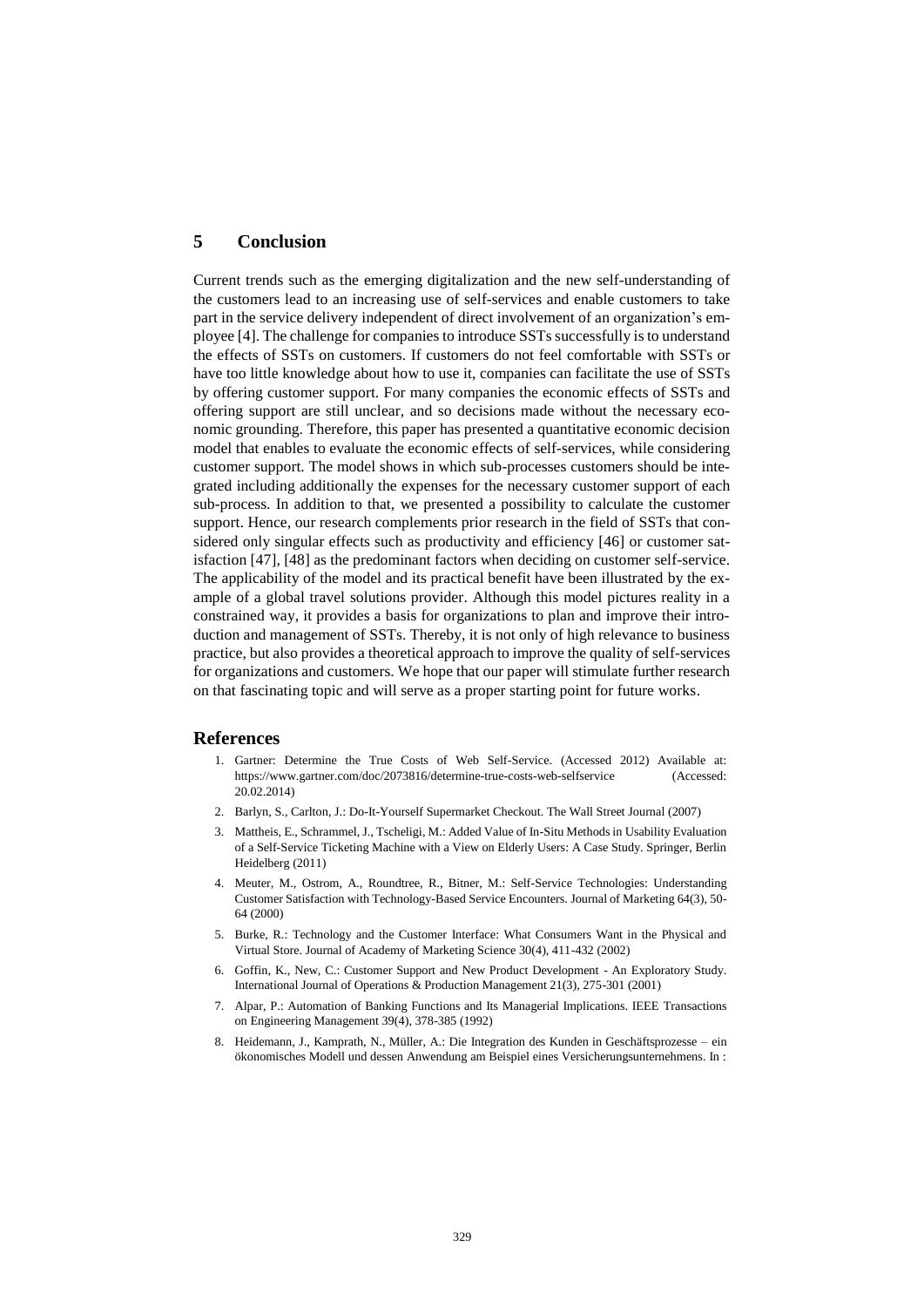Proc. of the 10th International Conference on Wirtschaftsinformatik, Zurich, Switzerland, 119-128 (2011)

- 9. Negash, S., Ryan, T., Igbaria, M.: Quality and Effectiveness in Web-Based Customer Support Systems. Information & Management 40(8), 757-768 (2003)
- 10. Yen, H., Gwinner, K., Su, W.: The Impact of Customer Participation and Service Expectation on Locus Attributions Following Service Failure. International Journal of Service Industry Management 15(1), 7-26 (2004)
- <span id="page-14-0"></span>11. Anselmsson , J.: Customer-Perceived Service-Quality and Technology-Based Self-Service., Lund University (2001)
- <span id="page-14-1"></span>12. Reinders, , Dabholkar, , Frambach, : Consequences of Forcing Consumers to Use Technology-Based Self-Service. Journal of Service Research 11(2), 101-123 (2008)
- 13. Prahalad, C., Ramaswamy, V.: Co-opting Customer Competence. Harvard business review 78(1), 79-90 (2000)
- 14. Lengnick-Hall, C.: Customer Contributions to Quality: A Different View of the Customer-Oriented Firm. Academy of Management Review 21(3), 791-824 (1996)
- 15. Toffler, A.: Die dritte Welt: Die Zukunftschance. Goldmann, München (1980)
- 16. Prandelli, E., Verona, G., Raccagni, D.: Diffusion of Web-Based Product Innovation. California Management Review 48(4) (2006)
- 17. Mills, P., Morris , J.: Clients as "Partial" Employees of Service Organizations: Role Development in Client Participation. Academy of Management Review 11(4), 726-735 (1986)
- 18. Hart, C.: Mass Customization: Conceptual Underpinnings, Opportunities and Limits. International Journal of Service Industry Management 6(2), 36-45 (1995)
- 19. Piller, F.: Mass Customization: Reflections on the State of the Concept. International Journal of Flexible Manufacturing Systems 16(4), 313-334 (2004)
- 20. Bitner, M., Brown, S., Meuter, M.: Technology Infusion in Service Encounters. Journal of the Academy of marketing Science 28(1), 138-149 (2000)
- 21. Payne, A.: Handbook of CRM: Achieving Excellence in Customer Management. Butterworth-Heinemann, Burlington, USA (2006)
- 22. Childers, T., Carr, C., Peck, J., Carson, S.: Hedonic and Utilitarian Motivations for Online Retail Shopping Behavior. Journal of Retailing 77(4), 511-535 (2002)
- 23. Curran, J., Meuter, M., Surprenant, C.: Intentions to Use Self-Service Technologies: A Confluence of Multiple Attitudes. Journal of Service Research 5(3), 209-224 (2003)
- 24. Dabholkar, P., Bagozzi, R.: An Attitudinal Model of Technology-Based Self-Service: Moderating Effects of Consumer Traits and Situational Factors. Journal of the Academy of Marketing Science 30(3), 184-201 (2002)
- 25. Davis, F.: Perceived Usefulness, Perceived Ease of Use, and User Acceptance of Information Technology. MIS Quarterly 13(3), 319-340 (1989)
- 26. Weijters, B., Rangarajan, D., Falk, T., Schillewaert, : Determinants and Outcomes of Customers' Use of Self-Service Technology in a Retail Setting. Journal of Service Research 10(1), 3-21 (2007)
- 27. Rose, J., Fogarty, G.: Determinants of Perceived Usefulness and Perceived Ease of Use in the Technology Acceptance Model: Senior Consumers' Adoption of Self-Service Banking Technologies. In : Proceedings of the 2nd Biennial Conference of the Academy of World Business, Marketing and Management Development: Business Across Borders in the 21st Century (2006)
- 28. Meuter, M., Bitner, M., Ostrom, A., Brown, S.: Choosing Among Alternative Service Delivery Modes: An Investigation of Customer Trial of Self-Service Technologies. Journal of Marketing 69(2), 61-83 (2005)
- 29. Berry, L.: Discovering the Soul of Service: The Nine Drivers of Sustainable Business Success. Simon and Schuster (1999)